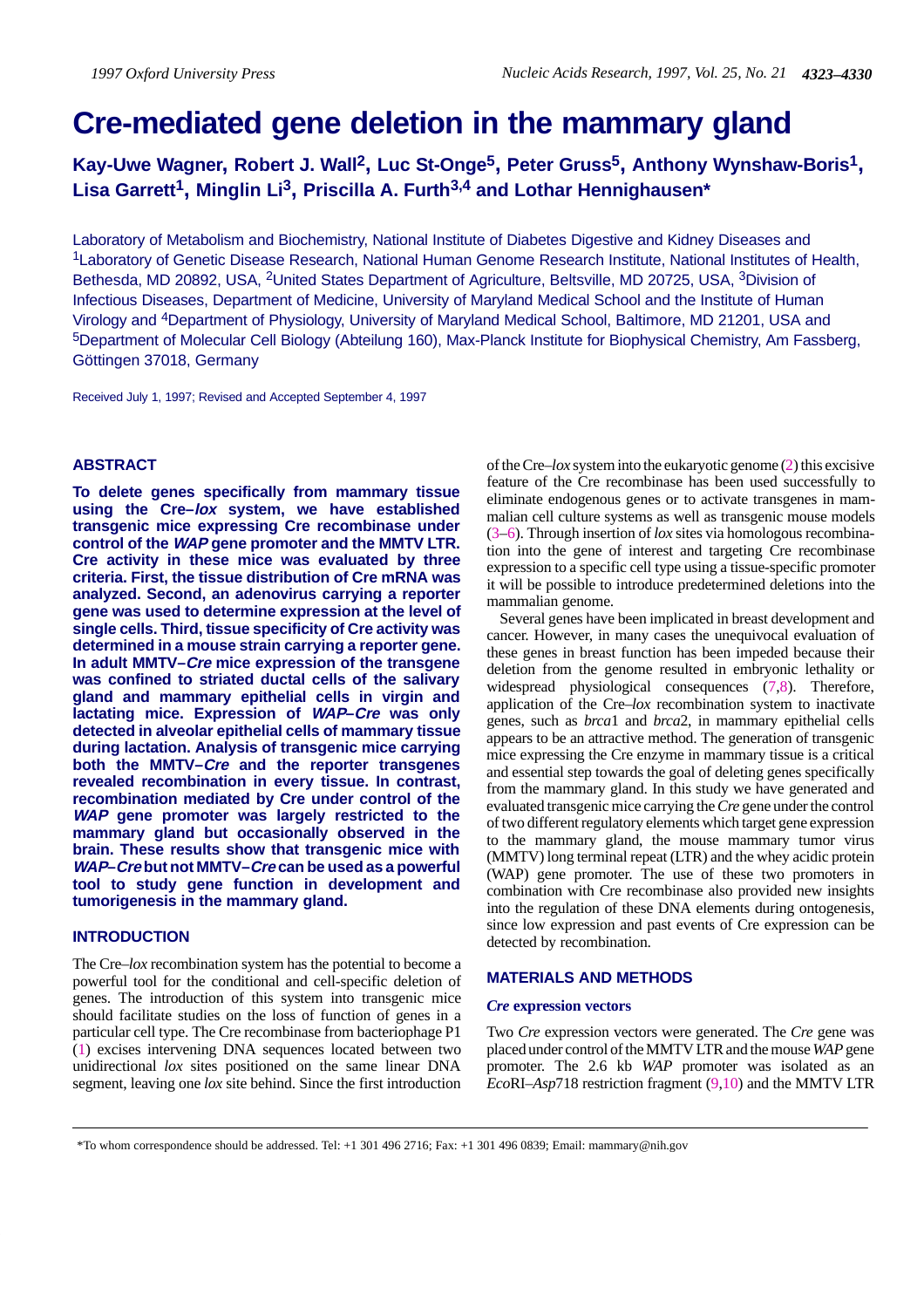was isolated as a 1.1 kb *Hin*dIII fragment (11). The vector containing the *Cre* gene, β-globin intron and poly(A) signal has been described earlier (6). The *Xho*I *tetop* fragment from the *tetop*–*Cre* vector (6) was deleted, the restriction site was filled in using T4 polymerase and the blunt-ended *WAP* gene promoter or MMTV LTR was inserted. Diagrams of the *Cre* transgenes are shown in Figure 1A.

#### *In vitro* **expression of** *Cre* **and recombination analysis**

HC11 cells (12) were used to analyze the integrity and functionality of the *WAP*–*Cre* and MMTV–*Cre* expression vectors. HC11 cells were maintained in RPMI-1640 medium (Biofluids) in the presence of 10% fetal calf serum (Gibco BRL) supplemented with 5  $\mu$ g/ml insulin (Sigma), 10 ng/ml EGF (Sigma) and 50 µg/ml gentamycin (Sigma). To express *Cre* transiently under control of the *WAP* gene promoter or MMTV LTR, electrotransformations were performed on  $1 \times 10^6$  cells using 10 µg *WAP*–*Cre* or MMTV–*Cre* plasmid and 10 µg salmon sperm DNA as carrier. After transformation the cells were grown to confluency for 2 days in the medium as described above. Expression of the *WAP*–*Cre* gene was induced in RPMI-1640 medium containing 2% fetal calf serum, 5 µg/ml insulin (Sigma), 5 µg/ml ovine prolactin (Sigma), 0.1 µM dexamethasone (Sigma) and 50 µg/ml gentamycin but no EGF. Treatment with lactogenic hormones was not essential for induction of the MMTV–*Cre* construct. After 3 days maintenance in induction medium the cells were either harvested for RNA preparation or infected for 4 h with an adenovirus reporter construct (13). Three days after infection the cells were fixed and stained as described earlier (14).

#### **Propagation and maintenance of adenovirus**

The adenovirus reporter vector (AxCALNLZ) used in this study for HC11 *in vitro* assay and injection into organs of *Cre* transgenic mice was generously provided by Dr Izumo Saito (13). The viral particles were propagated and scaled up in 293A cells according to a protocol from Quantum Biotechnologies Inc. (Canada). HC11 cells were infected with filtered crude viral lysate (∼10<sup>8</sup> viral particles/ml). For *in vivo* transfer to the salivary and mammary gland the crude viral lysate was purified using standard CsCl gradient centrifugation. The final concentration was  $10^{12}$  viral particles/ml as determined by spectrophotometry.

#### **Generation of transgenic mice**

The MMTV–*Cre* insert was released from the vector as a 3.1 kb *Aat*II–*Pfi*mI fragment. To isolate the *WAP*–*Cre* transgene we had to convert the *Nde*I site at position 1391 into a *Not*I site by partial digestion with *Nde*I, fill in with T4 polymerase and ligation of an oligonucleotide (5′-GTA CGC GGC CGC GTA C-3′), creating a new *Not*I restriction site. The 4.5 kb *WAP*–*Cre* transgene was then separated from the vector with *Aat*II and *Not*I and isolated from an agarose gel using a Qiagen gel purification kit.

The DNA fragments were injected into fertilized oocytes at a concentration of ∼5–10 ng/µl. Transgenic mice were generated according to standard procedures and founder mice were detected by PCR. The MMTV–*Cre* transgene was identified by PCR analysis of tail tip DNA using primers corresponding to the MMTV LTR from –112 to –94 (5′-CTG ATC TGA GCT CTG AGT G-3′) and the sequence annealing to the *Cre* gene (5′-CAT CAC TCG TTG CAT CGA CC-3′). The resulting PCR product was 250 bp in size.

Incorporation of the *WAP*–*Cre* transgene into the mouse genome was detected using a primer corresponding to the *WAP* promoter at position –88 to –68 (5′-TAG AGC TGT GCC AGC CTC TTC-3′) and the same *Cre* primer as described above. The resulting PCR product was 210 bp long.

Six MMTV–*Cre* founder mice tested positive by PCR for transgene integration into the genome. Unfortunately, one female founder was sterile and another one died just before delivering her first litter. Hence, four lines of transgenic mice carrying the MMTV–*Cre* transgene were analyzed. Regarding the *WAP*–*Cre*, construct 15 founder mice were identified. From those, 10 lines were established and eight examined in detail.

#### **RNA preparation and RT-PCR**

Total RNA was isolated from HC11 cells and tissues of adult Cre mice according to Chomczynski and Sacchi (15). One microgram of RNA was reverse transcribed using MLV reverse transcriptase (Gibco) and an oligo( $dT_{12-18}$ ) primer. An aliquot of 10 µl RT reaction was used in a 100 µl PCR. Thirty cycles of PCR were performed in the presence of two specific primers (see Fig. 1) from the coding region of *Cre* (5′-GCC AGC TAT CAA CTC GCG CCC-3<sup> $\prime$ </sup>) and downstream of the  $\beta$ -globin intron (5'-CCT TCT GAT AGG CAG CCT GCA CC-3′). To verify the specificity of the fragments, part of the amplified DNA was digested with *Ssp*I, producing two expected smaller fragments of 175 and 190 bp. The RT-PCR products were separated on a 2% agarose gel. A 365 bp band represented the spliced Cre mRNA and a 936 bp indicated unspliced mRNA.

#### *In vivo* **functional assay of Cre recombinase using an adenovirus reporter**

The adenovirus reporter construct (AxCALNLZ) contains promoter elements from chicken β-actin and regulatory sequences from the human cytomegalovirus (CMV) and a nuclear β-galactosidase gene (*lacZ*) (13). It is not the main strategy of adenovirus to stably integrate its viral DNA into the host cell genome, therefore, the chimeric promoter can be transiently activated at high levels in almost all cell types. The promoter sequences are separated from *lacZ* by transcriptional stop sequences flanked by two directly orientated *lox* sites. The construct can be activated in the presence of a functional Cre protein resulting in excision of the stop signal, which then leads to transcription of *lacZ*. The nuclear localization signal subsequently directs the β-galactosidase into the cell nucleus. β-Galactosidase activity in the nucleus and some in the cytoplasm can be visualized by X-gal staining. This functional analysis for Cre expression is very sensitive because it allows detection of very low levels of Cre expression.

About  $5 \times 10^8$  particles were given in one application per gland. The mice were anesthetized and the viral particles delivered to the targeted organ by injection directly into the salivary gland or mammary gland respectively. For infection of the mammary gland only one inguinal gland (number 4) was injected and the other gland was used as an uninjected internal control for the X-gal assay.

Three days after delivery of the reporter construct the mice were killed by cervical dislocation and salivary and injected and uninjected mammary glands were removed and cut into 5 mm<sup>3</sup> cubes. The tissues were fixed for 1.5 h in 2% paraformaldehyde and 0.02% glutaraldehyde in PBS and X-gal staining was performed as described earlier (14).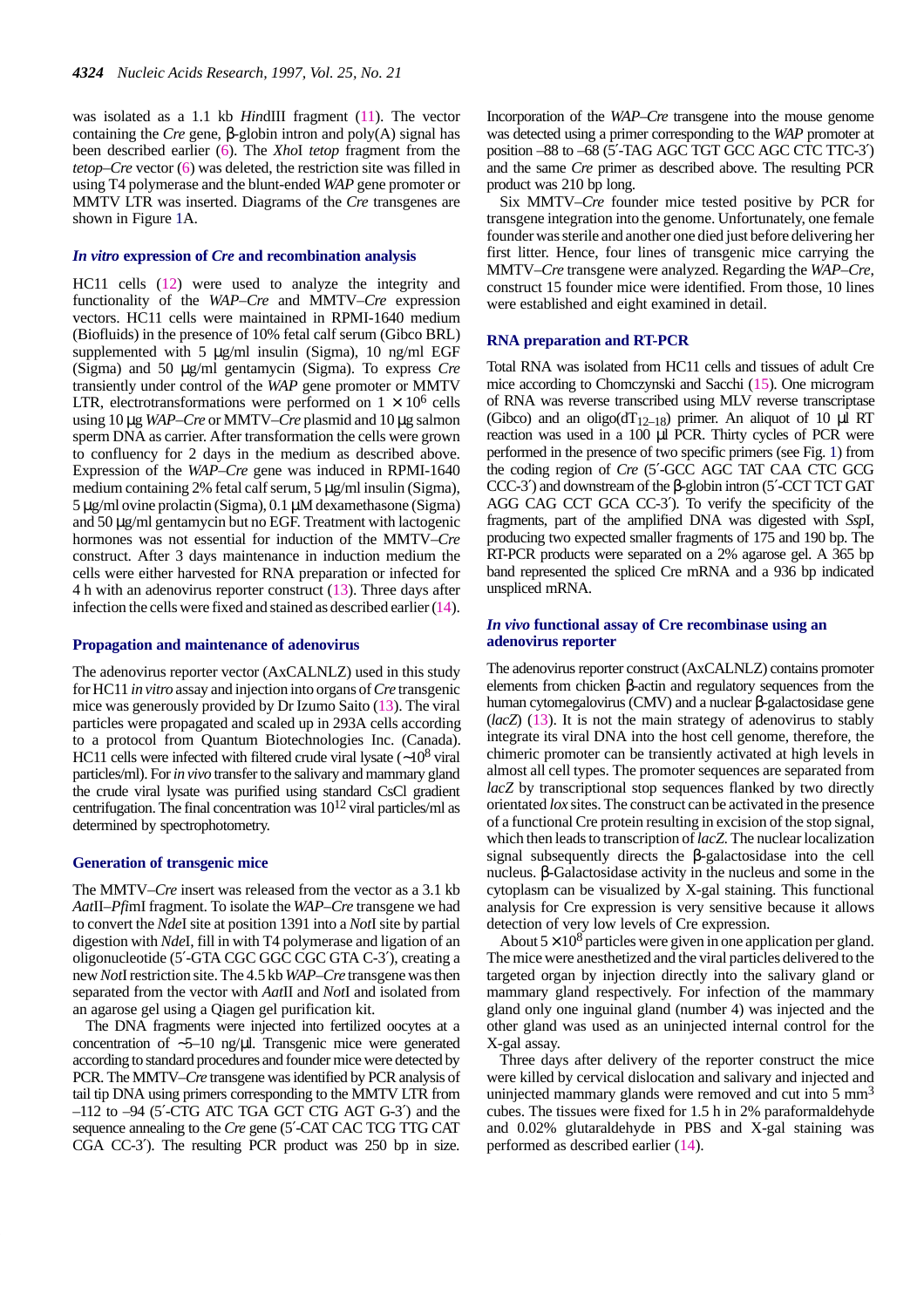

**Figure 1.** (**A**) Structure of the MMTV–*Cre* or *WAP*–*Cre* transgene. The MMTV LTR or *WAP* promoter is linked to the coding sequence of the *Cre* gene followed by an intron and a polyadenylation site from the rabbit β-globin gene. Arrows represent the primers used for RT-PCR assay. (**B**) Functional analysis of the MMTV–*Cre* transgene in HC11 cells using RT-PCR assay. (a) A 365 bp band represents the spliced Cre mRNA and a 936 bp indicates unspliced mRNA. (b) Control without reverse transcriptase. (c) Control digest of the amplified cDNA fragment with *Ssp*I. (C–E) *In vitro* functional analysis of the MMTV–*Cre* and *WAP*–*Cre* transgenes in HC11 cells using an adenovirus reporter vector (AxCALNLZ). (**C**) Cells transiently expressing MMTV–*Cre* were infected with AxCALNLZ and stained with X-gal. (**D**) HC11 cells expressing *WAP*–*Cre* were infected with AxCALNLZ and stained with X-gal. (**E**) X-Gal staining after electroporation with salmon sperm DNA and infection with AxCALNLZ.

## **Analysis of recombination in double transgenic mice carrying a reporter transgene and either MMTV–***Cre* **or** *WAP***–***Cre*

Mice from *WAP*–*Cre* and MMTV–*Cre* lines were crossed with a reporter strain carrying a CMV *lox*–stop–*lacZ* (*lox*–stop) transgene (6). Cre-mediated recombination in double transgenic mice was detected by PCR analysis using primers located in the CMV promoter (5′-GTA GGC GTG TAC GGT GGG AGG-3′) and the nuclear localization signal of *lacZ* (5′-CGG GAT CCC CCA TGC TCC CC-3′). The 1719 bp PCR fragment represents the sequence from unrecombined copies and a 344 bp fragment tags recombined copies of the reporter gene. The accuracy of the sequence of the recombined DNA segment containing the remaining *lox* site was verified by sequencing using the Perkin Elmer Cycle Sequencing protocol.

## **RESULTS**

## **Analysis of the MMTV–***Cre* **and** *WAP***–***Cre* **hybrid genes in HC11 cells**

Integrity of the MMTV–*Cre* and *WAP*–*Cre* hybrid genes (Fig. 1A) was evaluated in the murine mammary epithelial cell line HC11. The cells were transfected with plasmids containing the MMTV–*Cre* and *WAP*–*Cre* transgenes respectively. Expression was analyzed at the level of RNA by RT-PCR and in a functional assay by infection of the HC11 cells with an adenovirus bearing a reporter transgene (13). RNA from the MMTV–*Cre*- and *WAP*–*Cre*-transfected HC11 cells was analyzed in a RT-PCR assay for the presence of mature Cre mRNA. After reverse transcription with MLV reverse transcriptase using oligo( $dT_{12-18}$ ) primers the cDNA was amplified with primers spanning the globin intron and flanking sequences (Fig. 1A). A 365 bp fragment, corresponding to the predicted size of the mature Cre mRNA after excision of the β-globin intron, was detected (Fig. 1B). The faint fragment of 936 bp represents low levels of unspliced RNA. Additionally, the accuracy of the RT-PCR product was confirmed by *Ssp*I digestion (Fig. 1B). The results of the RT-PCR analysis demonstrate that the majority of the RNAs expressed from the MMTV–*Cre* and *WAP*–*Cre* transgenes were processed correctly.

Cre activity was evaluated with an adenovirus containing a *lacZ* reporter gene which had been inactivated through insertion of a *lox*–stop sequence. HC11 cells transfected with either the MMTV–*Cre* or *WAP*–*Cre* hybrid gene were infected with adenovirus bearing the reporter gene and cells were stained *in situ* for β-galactosidase activity (Fig. 1C–E). As expected, the MMTV–*Cre* gene exhibited higher expression than the *WAP*–*Cre* gene (Fig. 1C and D). Only one blue nucleus in more than 1 000 000 were detected in HC11 cells which had been electroporated with salmon sperm DNA only and infected with the adenovirus reporter (Fig. 1E). These results confirmed that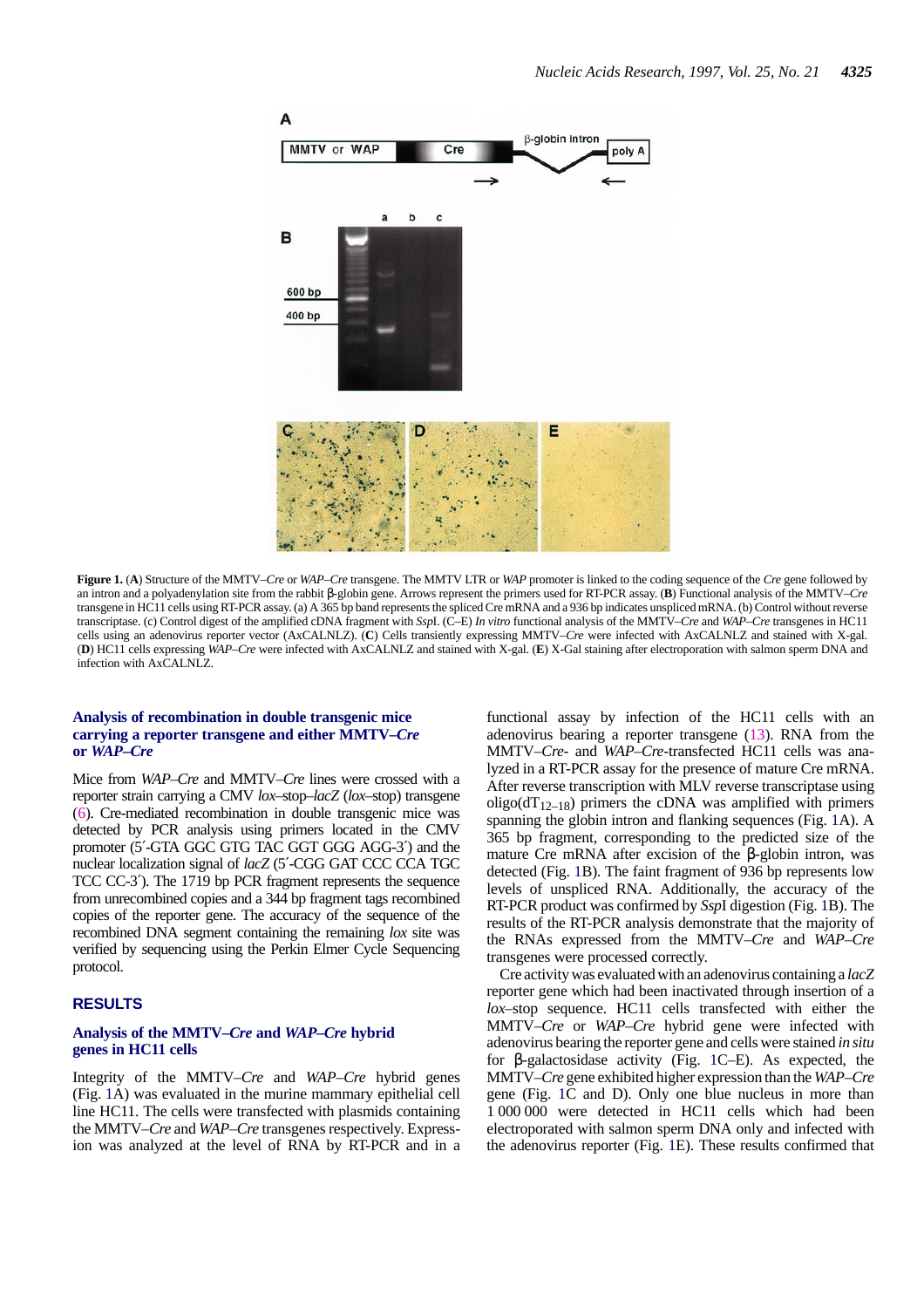

**Figure 2.** (**A** and **B**) Expression analysis of MMTV–*Cre* transgenic mice using RT-PCR. (**A**) MMTV–*Cre* expression was detected in the salivary gland (lane 1). The other organs are muscle (lane 2), liver (lane 3), heart (lane 4), kidney (lane 5), spleen (lane 6), tail (lane 7) and brain (lane 8). (**B**) MMTV–Cre mRNA was present in the virgin (lane 9) and lactating (lane 10) mammary gland. (**C** and **D**). X-Gal staining of striated ductal cells in the salivary gland expressing MMTV–*Cre* after infection with AxCALNLZ. (C) 200×; (D) 630×.

both the MMTV–*Cre* and *WAP*–*Cre* hybrid genes were functional and encoded active Cre.

#### **Generation and analysis of transgenic mice carrying the MMTV–***Cre* **transgene**

Four lines of MMTV–*Cre* mice and eight lines of *WAP*–*Cre* mice were analyzed. Activity of the transgenes was evaluated on three levels. First, transcription of the MMTV–*Cre* and *WAP*–*Cre* transgenes was analyzed by RT-PCR. Second, functional analysis of Cre recombinase was assayed by injection of the adenovirus reporter into tissues. Finally, the activity of Cre was examined in a recombination assay by crossing MMTV–*Cre* and *WAP*–*Cre* lines into a reporter strain carrying a *lox*–stop transgene (6). Expression of the MMTV–*Cre* transgene in tissues of adult mice was evaluated by RT-PCR. Mature Cre RNA was detected in the salivary gland (Fig. 2A) of both sexes and in mammary tissue of virgin and lactating females (Fig. 2B). To determine Cre activity at the level of single cells we injected reporter adenoviral particles into the salivary and mammary glands. Since adenovirus infects all cell types, this strategy can be used to identify those cell types which express Cre recombinase. Nuclear X-gal staining was detected in striated ducts of the salivary gland (Fig. 2C and D) and mammary epithelial cells (not shown). These results are in agreement with our earlier studies that the MMTV LTR specifically activates transcription in striated ductal cells (14,16). No β-galactosidase expression was observed in the absence of the MMTV–*Cre* transgene (not shown).

The results of the RT-PCR and functional analysis using an adenovirus reporter indicate that the MMTV LTR directs expression of Cre recombinase in the secretory epithelium of adult mice,

including the desired target organ, the mammary gland. However, these assays only display Cre activity in a narrow window during development. In mice carrying floxed alleles and a *Cre* transgene, the floxed allele will be subject to recombination because of Cre activity throughout development. Since the temporal and spatial activity pattern of the MMTV LTR is not known, we performed a recombination assay by crossing the MMTV–*Cre* lines into a reporter strain carrying a *lox*–stop transgene. The basic principle of this experiment is the same as the adenovirus approach, but X-gal staining was not successful because of insufficient activity of the HCMV IE1 gene enhancer when stably integrated into the genome (17). Recombined transgenes were identified by PCR using primers which flank the stop sequence, resulting in a 1719 bp fragment for non-recombined copies and a 344 bp fragment for recombined copies of the transgene when the stop sequence was deleted (Fig. 3A). Recombination of the *lox*–stop transgene was observed in all tissues examined (Fig. 3B). This indicates that the MMTV–*Cre* transgene is transcribed at some point early in development or at low levels constitutively. Recombination and accurate deletion of the *lox*–stop sequence was verified by sequencing (data not shown). We observed the same recombination event in all four MMTV–*Cre* lines, indicating that this *Cre* expression pattern is not the result of integration of the transgene into a specific locus. This expression event is not effected by the β-globin intron of the transgene. As shown later, *WAP*–*Cre* mice with the same intron show a different expression pattern.

To test whether *Cre* expression also occurs in the female germline, we crossed double transgenic females with non-transgenic mice and analyzed DNA taken from tail biopsies of the progeny. Offspring which carry only the reporter transgene exhibited extensive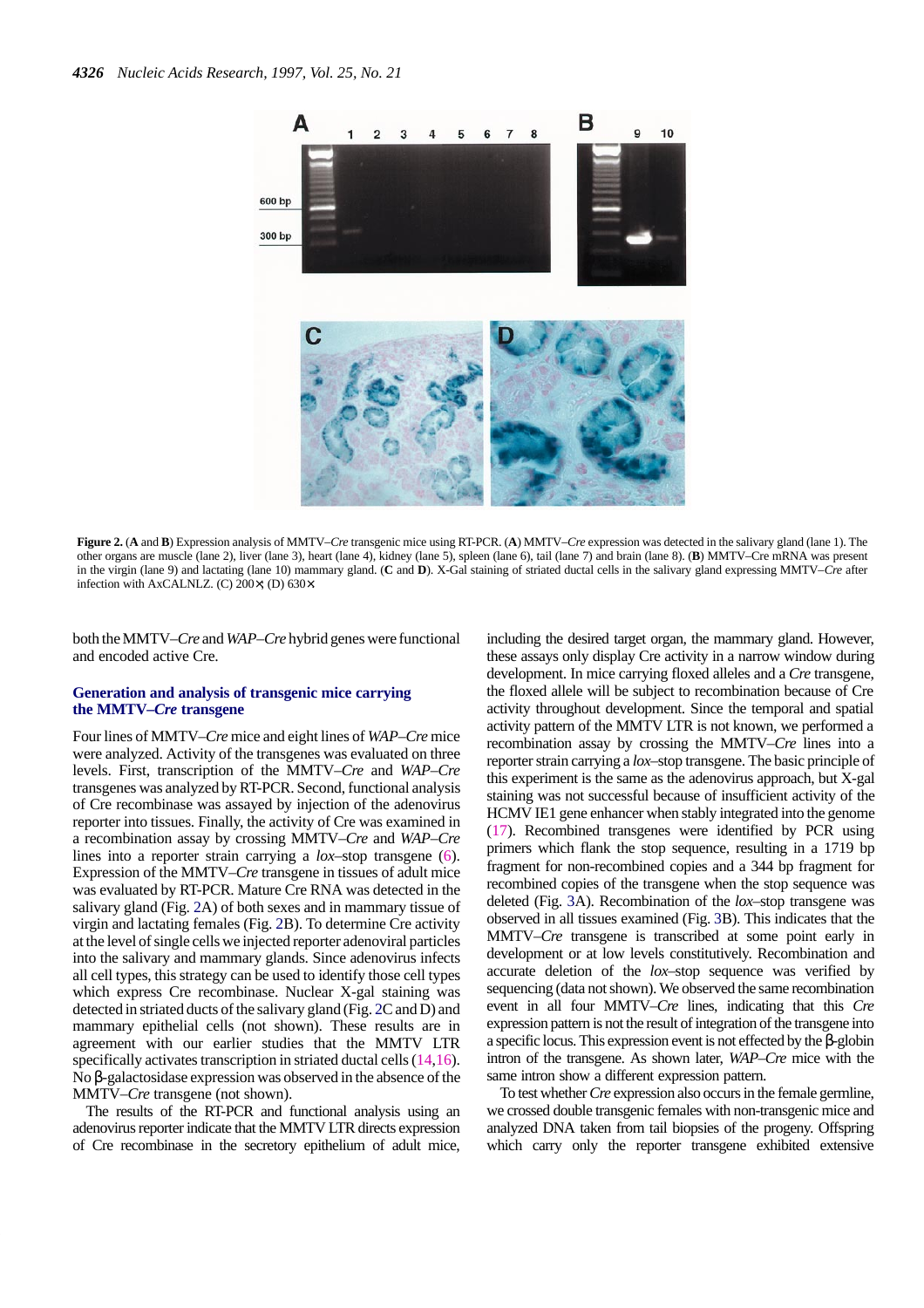

**Figure 3.** (**A**) Structure of the *lox*–stop reporter transgene. The CMV promoter and β-galactosidase coding sequences are separated by a floxed transcriptional stop sequence. Arrows represent primers used in PCR recombination analysis. The PCR product before recombination is 1719 bp in size. Cre-mediated recombination will excise the stop sequence, resulting in a 344 bp PCR fragment. (**B**) PCR recombination analysis in mice carrying MMTV–*Cre* and the *lox*–stop transgene. Deletion of transcriptional stop sequences of the reporter transgene were detected in all tissues: (lane 1) mammary gland, (lane 2) lung, (lane 3) heart, (lane 4) salivary gland, (lane 5) kidney, (lane 6) brain, (lane 7) spleen and (lane 8) muscle. (**C**) Transmission of the recombined *lox*–stop reporter transgene in the female germline. (a) Control PCR in the parental generation of the reporter strain. (b) Recombination was detected in tail DNA of mice carrying only the reporter transgene when they derived from a double transgenic parent bearing both the MMTV–*Cre* and the reporter construct. (c) Recombination analysis in a double transgenic mouse carrying the MMTV–*Cre* and *lox*–stop construct.

recombination (Fig. 3C), indicating that MMTV–*Cre* expression also occurred in the female germline.

### **The** *WAP* **promoter targets Cre recombinase to mammary epithelial cells**

Expression of the *WAP*–*Cre* transgene in tissues of adult mice was initially analyzed by RT-PCR. From eight *WAP*–*Cre* lines analyzed, Cre RNA was detected exclusively in mammary tissue of one line. Expression was restricted to the mammary glands of late pregnant (Fig. 4A, lane 6) and lactating mice (Fig. 4B, lane 2). No expression was detected in mammary tissue from virgin mice (Fig. 4B, lane 1)

or in any other organ, including the salivary gland (Fig. 4A, lane 5). Hence, activation of the transgene parallels expression of the endogenous *WAP* gene.

To verify that expression of the *WAP*–*Cre* transgene was restricted to the secretory epithelium of the mammary gland, the adenovirus reporter was injected into one number 4 gland of a lactating mouse. The β-galactosidase assay was performed 3 days later and the non-injected number 4 gland served as an internal control. The results shown in Figure 4C and D demonstrate that the *WAP* gene promoter directed expression of *Cre* exclusively to epithelial cells. No staining was observed in the fat cells. No blue staining of cell nuclei was observed in the absence of the adenovirus reporter (Fig. 4E).

To evaluate cumulative Cre activity and to address whether the *WAP*–*Cre* transgene was active during development in tissues other than the mammary gland, mice carrying both the *WAP*–*Cre* and the *lox*–stop transgenes were analyzed. In pregnant females recombination was observed in mammary tissue but not in other organs (Fig. 5A). Occasionally, Cre-mediated recombination was detected in brain (Fig. 5B), but not in testes. Germline recombination was never observed in either sex (data not shown). Sequence analysis of the PCR fragment confirmed the recombination event (data not shown).

Several lines did not exhibit *Cre* expression in mammary tissue. Recombination analysis of other tissues in these lines revealed a line-specific expression pattern (Table 1). Clearly, the *WAP*–*Cre* transgene can be activated in other tissues depending on the site of integration.

**Table 1.** Expression of the WAP–*Cre* transgene in eight different mouse lines

| Line  | Mammary gland | Brain | <b>Testes</b> | Muscle |
|-------|---------------|-------|---------------|--------|
| 11738 | E             | E     | no            | no     |
| 11743 | no            | no    | E             | no     |
| 11748 | no            | no    | E             | no     |
| 11763 | no            | no    | no            | no     |
| 11854 | no            | E     | no            | E      |
| 11858 | no            | no    | E             | no     |
| 11863 | no            | no    | n.t.          | n.t.   |
| 11886 | no            | no    | E             | E      |

E, *Cre* expression was detected by recombination analysis in mice carrying WAP–*Cre* and *lox*–stop transgenes; no, no expression observed, n.t., not tested.

#### *WAP***–***Cre***-mediated recombination during different stages of mammary development**

The value and eventual application of Cre-mediated deletion of genes in specific tissues is partly dependent on the time point in the development of the organ at which a gene can be deleted. We therefore determined at which stage of mammary development the *WAP*–*Cre* transgene was active. No recombination was detected in mammary tissue of virgin mice (Fig. 5C). Low level recombination was detected at day 14 of pregnancy and increased during lactation. Cells which had undergone recombination were detected after 10 days involution, when the vast majority of epithelial cells have undergone apoptosis and the gland has been remodeled. Recombined copies were still present at 30 days after weaning the litter (data not shown). This suggests that the transgene had been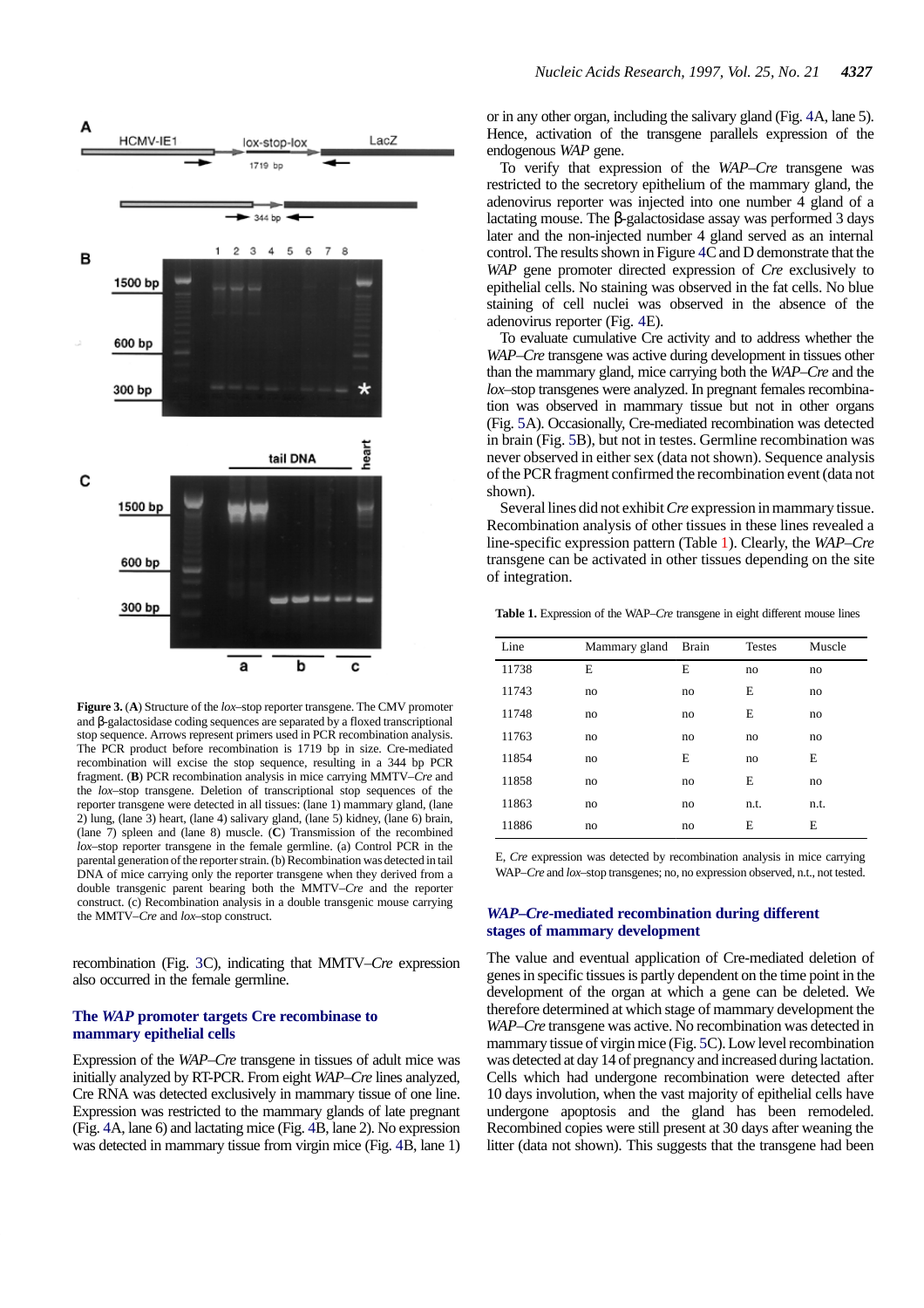

**Figure 4.** (**A** and **B**) Expression analysis of different tissues from *WAP*–*Cre* transgenic mice using RT-PCR. (**A**) *WAP*–*Cre* mRNA was detected in the mammary gland (lane 6) at day 18 of gestation, but not in liver (lane 1), heart (lane 2), kidney (lane 3), brain (lane 4) or salivary gland (lane 5). (**B**) *WAP*–*Cre* message was present in the lactating mammary gland (lane 2), but absent in the gland of a virgin mouse (lane 1). Lanes 3 and 4 are controls without reverse transcriptase. (**C** and **D**) X-Gal staining of mammary epithelial cells in gland number 4 of mice expressing *WAP*–*Cre* after infection with AxCALNLZ. (C) 200×; (D) 630×. (**E**) The uninfected gland number 4 of the same mouse did not show specific β-galactosidase activity. 200×.

active in putative stem cells. This is supported by the higher recombination rates in the second pregnancy (Fig. 5C).

## **DISCUSSION**

The deletion of genes from embryonic stem cells by homologous recombination is a useful tool to study gene function *in vivo*. However, understanding gene function in a particular cell type may be compromised by the fact that the respective gene has been deleted from the germline and is therefore absent from all somatic cells. Inactivation of a gene can also result in embryonic lethality, which in turn prohibits functional studies in adult organs. Alternatively, it may be impossible to link complex phenotypes to a particular cell type. Introduction of the Cre–*lox* recombination system has the potential to alleviate many problems associated with the germline deletion of genes. While application of the Cre–*lox* recombination system in mouse genetics has been a milestone, further developments are required to make it widely applicable. First, it is necessary to direct *Cre* expression to specific tissues and defined cell types. Second, it is essential to express *Cre* in the majority of a given cell type and to control temporal activation. Third, it is necessary to minimize cumulative background activity throughout an animal's life. The latter point is of renewed interest, because recent experiments with 'tissue-specific' promoters have revealed that cumulative Cre activity in ectopic tissues can result in a widespread deletion of sequences flanked by *lox* sites.

The mammary gland provides an attractive developmental system because this organ is formed to a large extent in the adult organism. From a societal viewpoint, breast cancer is a major health problem. Hence, major efforts have focused on the biology

of the mammary gland. However, many genes suspected to be important for breast development and cancer are also critical for embryonic development and their deletion from the mouse genome results in prenatal lethality (7,8). Therefore, it becomes increasingly important to generate mice in which *Cre* is expressed preferentially or exclusively in mammary tissue. Towards this goal we have generated and evaluated transgenic mouse strains in which Cre recombinase has been targeted to mammary tissue using the MMTV LTR and the mouse *WAP* gene promoter. We have focused on three questions. First, can *Cre* be expressed specifically in mammary epithelial cells of adult mice? Second, are the MMTV–*Cre* and *WAP*–*Cre* transgenes active at some point of mouse development which would lead to widespread Cre-mediated recombination in tissues other than the mammary gland? Third, can Cre activity in mammary tissue be obtained in appropriate time windows? The results of this study demonstrate that recombination in *WAP*–*Cre* mice is confined to mammary tissue of pregnant and lactating mice. In contrast, *Cre* expression under control of the MMTV LTR results in widespread recombination in many tissues.

#### **WAP versus MMTV**

*Tissue specificity in adult animals.* Both the *WAP* gene promoter and the MMTV LTR have been used successfully to activate transgenes in mammary tissue (14,18–22). The *WAP* gene promoter reliably targets gene expression to mammary tissue and expression in other tissues is normally orders of magnitude lower than in the breast (19). Expression of transgenes under control of the MMTV LTR is high in mammary tissue of pregnant and lactating females, but generally is also found in other secretory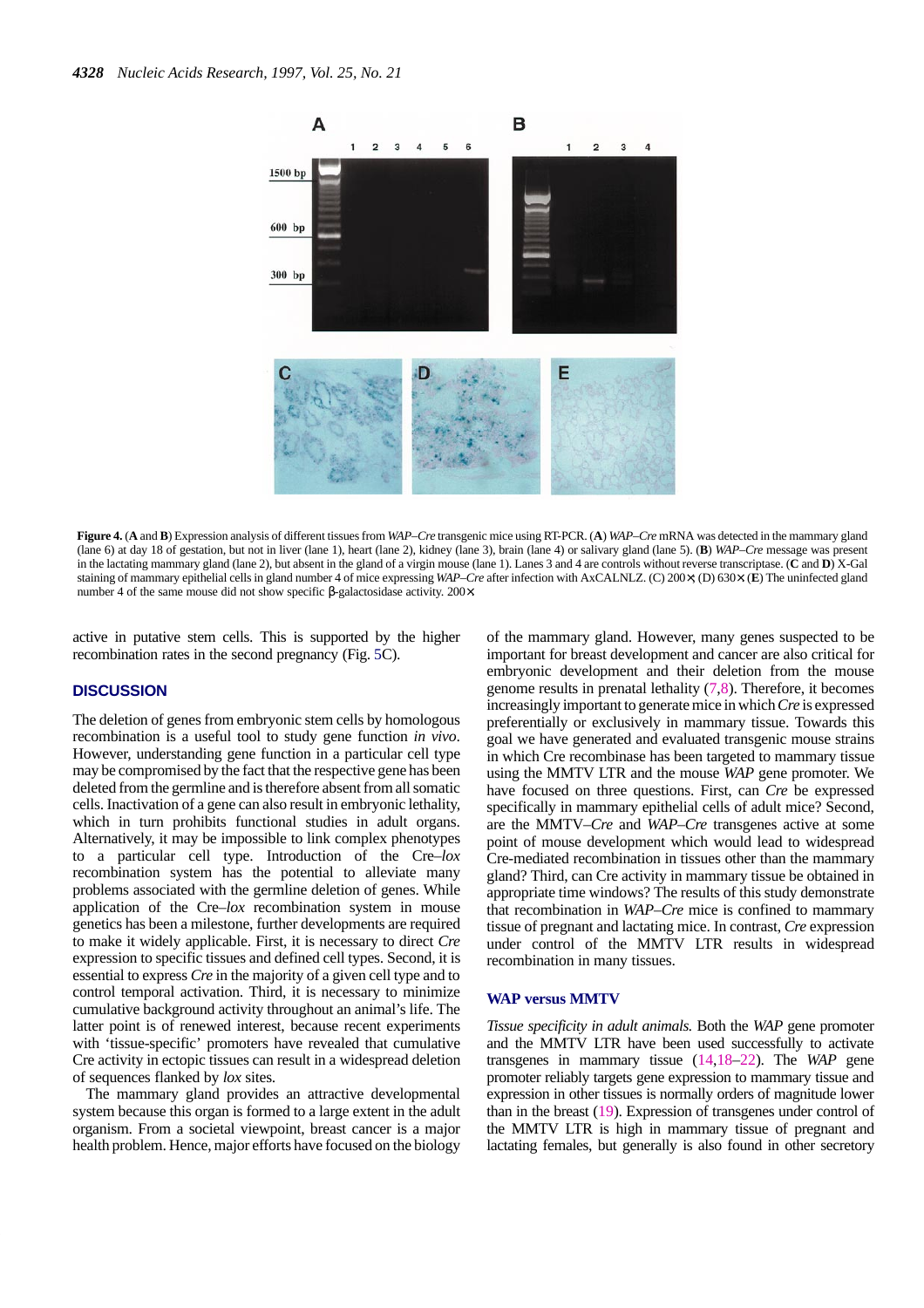

**Figure 5.** PCR recombination analysis in mice carrying the *WAP*–*Cre* and *lox*–stop transgenes. (**A**) Tissues from a female double transgenic mouse at day 18 of gestation. Recombination was observed in the mammary gland (lane 1), but not in DNA from tail (lane 2), liver (lane 3), heart (lane 4), kidney (lane 5), salivary gland (lane 6) or muscle (lane 7). (**B**) Selected tissues from two male double transgenic mice (lanes 1–3 and 4–6). Some Cre-mediated recombination was detected in brain (lanes 3 and 6), but not in testis (lanes 2 and 5) or tail DNA (lanes 1 and 4). (**C**) PCR recombination analysis during stages of mammary gland development in mice carrying the WAP–Cre and lox-stop transgenes. v, virgin; P, pregnant or days of gestation; L, days of lactation; I, involution or days after removing the litter; 2ndP, days of gestation during second pregnancy. (**D**) PCR detection of the presence of the *WAP*–*Cre* transgene.

organs, such as the salivary gland, the Harderian gland, seminal vesicles and lymphoid cells (20–22). We evaluated *Cre* expression in adult mice at both the levels of RNA and functionality using an adenovirus *lox*–stop reporter. The latter approach is fast and reliable and identifies cell types in which *Cre* is expressed. In adult MMTV–*Cre* mice *Cre* expression and activity was detected in the salivary and mammary glands. Expression in salivary tissue was confined to the striated ducts, which is in agreement with earlier studies that the MMTV LTR targets gene expression to this particular cell type (16). In *WAP*–*Cre* mice expression was confined to the mammary gland.

*Cumulative and background expression.* The analysis of mice carrying both the MMTV–*Cre* and the *lox*–stop transgenes permitted us to evaluate *Cre* expression that had occurred at any time prior to harvesting the tissues. Clearly, Cre-mediated recombination was detected in every single tissue including germ cells of mice carrying the MMTV–*Cre* transgene. In contrast, recombination in mice carrying the *WAP*–*Cre* and the *lox*–stop transgenes was confined to mammary tissue and to some extent brain. These results suggest that the MMTV LTR is active at an early embryonic stage or at low levels in many tissues. Since MMTV–*Cre*-mediated gene deletion is widespread, these animals may be of limited use to study gene function in the mammary gland. However, they may be of use to delete genes overall in a mosaic fashion. In addition, they may provide an alternative for deletion of genes in the germline, as described for CMV–*Cre* (23) and ZP3–*Cre* mice (24). Unfortunately, the HCMV–*lacZ* transgene in the reporter mice does not permit an analysis at the level of single cells. The HCMV enhancer is expressed at only very low levels when integrated as a transgene and it is virtually inactive in mammary tissue (25,26).

While the standard Cre–*lox* recombination system will struggle with background recombination, in combination with a timesensitive gene expression approach, such as that using tetracycline-based transactivator protein (6), it should solve some of the problems. In that particular case the *Cre* gene would be under control of *tetop* sequences and activation would occur only after withdrawal of tetracycline (6). An obvious drawback of this approach would be the extensive breeding scheme to create mice carrying two transgenes, a null allele and a floxed allele.

*Temporal activation.* Depending on the gene under investigation, deletion may be required at various time points during mammary gland development. Since the majority of alveolar proliferation and differentiation occurs between days 10 and 18 of pregnancy, it is desirable to obtain mice which express *Cre* in this time window. High level expression of the endogenous *WAP* gene is confined to the last few days of pregnancy and lactation. Our experiments demonstrate that extensive recombination in mammary tissue is already present on day 14 of pregnancy, thus indicating robust activity of the *WAP*–*Cre* transgene at or before this time point. Precocious activation of *WAP* transgenes has also been observed in other studies (19,27,28). From our PCR results it is not clear whether the unrecombined transgenes originate from stromal cells which are not targeted by the *WAP* gene promoter or partially from epithelial cells. Based on the expression pattern of both the endogenous *WAP* gene and several *WAP*-based transgenes it is clear that transcriptional activity in mammary epithelial cells can be obtained at every stage of mammary development. *WAP* gene